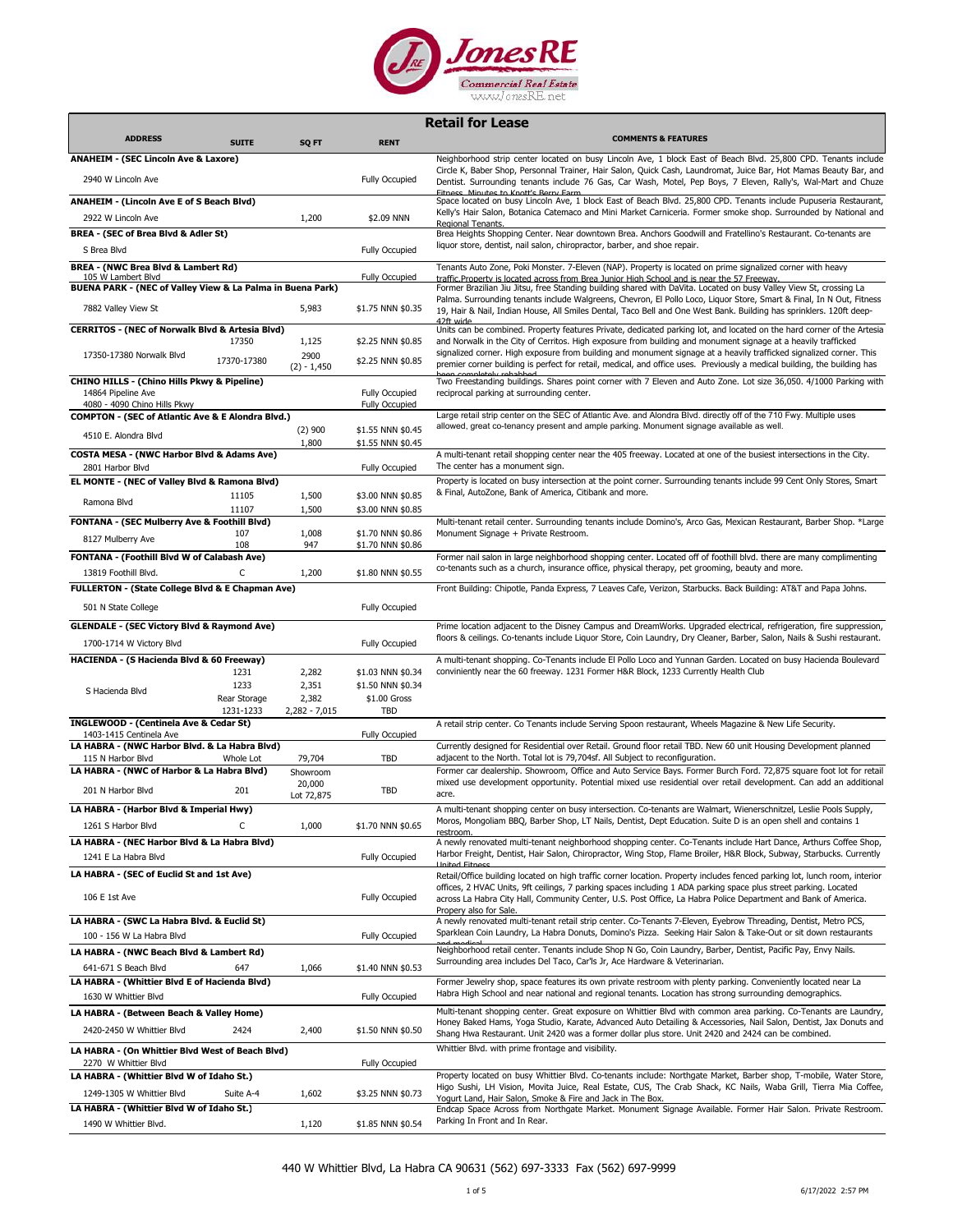

|                                                                                |                   |                |                                        | <b>Retail for Lease</b>                                                                                                                                                                                                                   |
|--------------------------------------------------------------------------------|-------------------|----------------|----------------------------------------|-------------------------------------------------------------------------------------------------------------------------------------------------------------------------------------------------------------------------------------------|
| <b>ADDRESS</b>                                                                 | <b>SUITE</b>      | SQ FT          | <b>RENT</b>                            | <b>COMMENTS &amp; FEATURES</b>                                                                                                                                                                                                            |
| LA HABRA - (West of Harbor Blvd & Imperial Hwy)<br>701 E Imperial Highway      | Parcel 1          | 92,117         | La Quinta Hotel                        | One Pads Remains, parcel 2 (711). Join coming soon La Quinta Hotel, Taco Bell and Hallmark. Adjacent now open<br>Kaiser Permanente medical facility to the West, Howards Appliances to the East, Wal-Mart across the street and CVS       |
| 711 E Imperial Highway                                                         | Parcel 2          | 39,928         | Sale or                                | cold storage warehouse to the North. The City is updating their General Plan and may allow additional uses beyond                                                                                                                         |
| 731 E Imperial Highway                                                         | Parcel 3          | 32,195         | Ground Lease<br>Taco Bell              | current commercial zone for office, medical and light industrial. Parcel 2 (711) is available 39,928sf. Owners are                                                                                                                        |
| 751 E Imperial Highway                                                         | Parcel 4          | 20,749         | Hallmark                               | performing a traffic study to extend the traffic signal at Village Dr into the property. CPD 44,100.                                                                                                                                      |
| LA HABRA - (West of Euclid St & Whittier Blvd)                                 |                   |                |                                        | Free Standing Building pointing NEC of Hillside & Whittier Blvd. Property located on busy Whittier Blvd. Formerly a                                                                                                                       |
| 251 W Whittier Blvd                                                            |                   |                | <b>Fully Occupied</b>                  | Fast Auto & Pay Day Loan. Lot Size 10,500sf with Monument Signage Available.                                                                                                                                                              |
| LAKE FOREST - (NEC Rockflield Blvd & Centre Dr)                                |                   |                |                                        | Multi tenant strip center, co-tenants include Enterprise Car Rental, Phone Repair, and Mr Pickles Sandwiches.                                                                                                                             |
| 23591 Rockfield Blvd<br>LAKE FOREST - (Bridger Rd at El Toro Rd)               |                   |                | <b>Fully Occupied</b>                  | Surrounding tenants include Simpson Chevrolet, Starbucks, IHOP, Panera Bread, The Hat.<br>Located on Bridger Road at El Toro Road, just one block from the 5 freeway. Co-tenants include Comic Quest,                                     |
|                                                                                | 100               | 952            | \$3.25 NNN \$0.25                      | Cumputer Store, Hair Salon, Kung F and Sierra Pool Supply. Surrounding tenants include Chevron, Mc Donalds,                                                                                                                               |
| 23811 Bridger Rd.                                                              | 101               | 807            | \$3.25 NNN \$0.25                      | Arby's, The Pub Sports Bar, Honey Baked Hams, Green Thumb Nursery and more.                                                                                                                                                               |
| LAGUNA BEACH - (On S Coast Hwy W of Legion St)                                 | 102               | 550            | \$3.25 NNN \$0.25                      | Prime Retail Space. Located in Downtown Laguna Beach Between Legion St. & Laguna Ave. Directly across the street                                                                                                                          |
| S Coast Hwy                                                                    |                   |                | <b>Fully Occupied</b>                  | from the iconic Cliff Restaurant. The space is freshly painted and has tremendous visibility and frontage onto Pacific                                                                                                                    |
|                                                                                |                   |                |                                        | Coast Hwy. City is open to many uses. Please call for details.<br>Property is Located on a a high traffic intersection in Long Beach. This location is conviniently located next to schools,                                              |
| LONG BEACH - (NEC of Cherry Ave & Artesia Blvd)                                | 6620              | 1,100          | \$2.75 NNN \$0.96                      | residential, national and regional tenants. Suite 6624-6628 can be divited, 1,100 square feet each unit. Suite 6636-                                                                                                                      |
| 6600-6640 Cherry Ave                                                           | 6624-6628         | 2,200          | \$2.75 NNN \$0.97                      | 6638 can be divited, 825 square feet each unit. Co-tenants include: Jack in The Box, C&S Donuts, Learning Center,                                                                                                                         |
|                                                                                | 6636-6638<br>6640 | 1,650<br>1,600 | \$2.75 NNN \$0.98<br>\$2.75 NNN \$0.99 | and Thai Restaurant.                                                                                                                                                                                                                      |
| LOS ANGELES - (N Hobart Blvd & Melrose Ave)                                    |                   |                |                                        | Current Tenants are a Mexican restaurant El Zarape and liquor store.                                                                                                                                                                      |
| 4803-4809 Melrose Ave<br>MAYWOOD - (NEC of Atlantic and E Slauson Ave)         |                   |                | <b>Fully Occupied</b>                  | Four Large Private Offices Inside, Large Bullpen Area with two Restrooms and two Entrance Points. Property is                                                                                                                             |
| 4509 E. Slauson Ave                                                            |                   |                | <b>Fully Occupied</b>                  | locatedo on a high traffic signalized corner with strong demographics.                                                                                                                                                                    |
| <b>MONTCLAIR - (NWC of Olive &amp; Rose)</b>                                   |                   |                |                                        | Retail Office/R&D Space, Former Sherwin Williams Paints. Open Entry, 3 Offices, 2 Restrooms, 2 A/C Systems,                                                                                                                               |
| 5350 Olive St                                                                  |                   |                | Fully Occupied                         | Double Man Doors For Loading 100% Air Conditioned Space. Surrounding tenants include America's Tire Store,<br>Uhaul, Montclair Place; Carl's Jr, Target, US Bank, Best Buy, Cinnabon. Adjacent to Moreno Plaza; Starbucks, Subway,        |
| <b>MORENO VALLEY - (SWC Iris Ave &amp; Perris Ave)</b>                         |                   |                |                                        | Seeking Anchor and Pad Tenants for Phase 2 which shares reciprocal access and parking with Phase 1. Phase 1 has                                                                                                                           |
| SWC Iris & Perris Avenues<br>ONTARIO - (E 4th St & N Baker Ave)                |                   | 4.1 Acres      | \$TBD                                  | Aldi Supermarket, Starbucks, Habit Burger, Quick Quack Car Wash. Home Depot located across the street. The area<br>Property features Drive Thru Restaurant with Large Monument Sign, located on major Signalized Intersection that is     |
|                                                                                |                   |                |                                        | Freeway Visible and adjacent to 10 Freeway. Most FF&E still in Place. Co-tenant is Carl's Jr Green Burrito,                                                                                                                               |
| 1635 E 4th Street                                                              |                   |                | Fully Occupied                         | surrounding tenants include AM/PM, Burger King, Jack in The Box and Golden Corral. Former Seafood Restaurant                                                                                                                              |
| <b>ONTARIO - (Vineyard Ave &amp; Riverside Dr)</b>                             |                   |                |                                        | with two Cooking Hoods Available. Taxes: \$5,999.76 (property) + \$1,825.52 (Parking lot) = \$7,825.28<br>A multi-tenant newly remodeled retail shopping center on Vineyard Ave & the 60 freeway. Co-tenants areJedi Travel               |
| 2943-2961 Vineyard Ave                                                         |                   |                | <b>Fully Occupied</b>                  | Services, AAA Check Cashing, Donut Star & Mariscos Las Brisas, Raspados Arcoiris                                                                                                                                                          |
| <b>ORANGE - (NWC N Tustin St &amp; E Briardale Ave)</b>                        |                   |                |                                        | Multi-tenant shopping center. Great Exposure on N Tustin St and E Briardale Ave. Busy Intersection. Co-tenants                                                                                                                            |
| 1800-1814 N Tustin St<br><b>ORANGE - (NEC N Tustin St &amp; E Chapman Ave)</b> |                   |                | <b>Fully Occupied</b>                  | include: Dentist, Massage/Body Care, SuperCuts and Restaurant.<br>Multi-Tenant Shopping Center. Co-tenants include Fred Loya Insurance, Flowers & Lei, and Subway. Property is                                                            |
| 125 N Tustin st                                                                |                   |                | <b>Fully Occupied</b>                  | located at a high traffic location with with close proximity to the 55 fwy.                                                                                                                                                               |
| <b>ORANGE - (East of N Tustin St &amp; E Katella Ave)</b>                      |                   |                |                                        | Restaurant building located on a lot of approximately 29,761 square feet. Former sushi restaurant. Ample parking                                                                                                                          |
| 1936 E Katella Ave                                                             |                   | 4,200          | \$175,000 per year                     | availability. High traffic location and high visibility from 55 freeeway. Also for Sale \$2,499,000.00                                                                                                                                    |
| ORANGE - (N Orange Olive Rd & E Greenleaf Ave)<br>N Orange Olive Rd            |                   |                | <b>Fully Occupied</b>                  | Multi-tenant neighborhood retail center surrounded by residential. Co-tenants include Thrift Store which fronts<br>Orange Olive, Post Office, Alfa Creative Services, Drapery, Upholstry, Market, Vacuum repair, El Japo's restaurant and |
| PARAMOUNT - (Paramount Blvd & Somerset Blvd)                                   |                   |                |                                        | Ground Lease Pads available. Almost 1 full city block. Currently Lindsay Lumber and ACE Hardware with a 22,052sf                                                                                                                          |
|                                                                                |                   |                |                                        | Free Standing Building to be demised. Surrounding tenants include Paramount Sheriff Station, Furniture Store, Liquor<br>Store, Papa John's Pizza, T-Mobile, Income Tax, Donuts, Dentist, Cleaners, Thai Restaurant, Laundromat, Flower    |
| 15101 Paramount Blvd                                                           | 3.28 acres        | 22,052         | \$TBD                                  | Shop, Nail Salon, DoubleZ Restaurant. Seeking Home Improvement, Lumber, Flooring, Gym, Restaurant, Market, Fast                                                                                                                           |
|                                                                                |                   |                |                                        | Food, Gas Station, Car Wash, etc. Daytime population: 97,500 CPD: 40,593. Taxes \$43,000.00 Anchor position<br>and pads available.                                                                                                        |
| POMONA - (W of Towne Ave & Foothill Blvd)                                      |                   |                |                                        | Adjacent to Arco Station and HiBrow Sports Bar. Private restroom in the unit. Space was previously occupied by a                                                                                                                          |
| 551 E Foothill Blvd                                                            |                   | 1,000          | \$1.35 NNN \$0.75                      | food operator. Lots of plumbing inside the unit.                                                                                                                                                                                          |
| SANTA FE SPRINGS - (NWC Imperial Hwy & Shoemaker)<br>12959 Imperial Hwy        |                   |                | Fully Occupied                         | On the signalized NW corner of Imperial and Shoemaker. 7-Eleven with gas station is on the NE corner, Carl's Jr is on<br>the SW corner. 1 million sf Golden Springs Industrial, Business and Food Court is across the street.             |
| <b>SANTA FE SPRINGS - (Imperial Hwy &amp; Leffingwell)</b>                     |                   |                |                                        | Multi-tenant mix of retail, food users and office flex space Co-tenants include Starbucks, Flame Broiler, 24 Hr                                                                                                                           |
| 12610 Leffingwell Rd                                                           |                   |                | Fully Occupied                         | Fitness, Farmer Boys and Select Staffing.                                                                                                                                                                                                 |
| SIGNAL HILL - (E Willow St W of Cherry Ave)                                    | 1798              | 1,770          | \$3.30 NNN                             | 1798: Terrific 2nd Generation Restaurant Just South of the 405 Fwy and Cherry Ave. in Signal Hill. Previously a<br>Burger Restaurant, Located on a Pad Attached to a Starbucks DT. The Space Comes With Private, Large, Wrap              |
| E Willow St.                                                                   |                   |                |                                        | Around Patios. 2-Restrooms. Hood & Walk-In Coolers, 3-Compartment Sinks Still In Place. 1850: Previous T-Mobile                                                                                                                           |
|                                                                                | 1850              | 2,263          | \$2.50 NNN                             | Store With Newer Flooring & Paint. Endcap Space with High Visibility off the SWC of E. Willow St. & Cherry Ave. Near<br>Costco, Food 4 Less, Black Bear Diner, Mother's Market & More.                                                    |
| WEST COVINA - (NWC of S Azusa Ave & E Francisquito Ave)                        |                   |                |                                        | Property located in high traffic intersection. Co-tenants include 7-Eleven and El Bucanas Restaurant. Surrounded by                                                                                                                       |
| 1347 S Azusa Ave                                                               | B                 | 850            | \$2.50 NNN \$1.05                      | schools, residential, national and regional tenants. Suite E is currently occupied by Dry Cleaner (Month to Month).                                                                                                                       |
| <b>WHITTIER - (East of Valley Home &amp; Leffingwell)</b>                      |                   |                |                                        | Multi-tenant retail center. Co-tenants include: Tubby's Bar, Liquor Store, Gym & Pet Grooming.                                                                                                                                            |
| Leffingwell Rd<br><b>WHITTIER - (SWC Greenleaf Ave &amp; Wardman St)</b>       |                   |                | Fully Occupied                         | Multi-tenant shopping center. Plenty of parking, with one of the largest parking lots in the area. Co-tenants include                                                                                                                     |
|                                                                                |                   |                |                                        | Coffee Bean, Bella Emporio, Greenleaf Cafe, Lashes on Broadway, H&R Block and Moonlight Threading. One of the                                                                                                                             |
| 7201-7205 Greenleaf Ave                                                        | 7205 A1 & A2      | 3,334          | \$1.50 NNN \$0.72                      | busiest intersections in uptown Whittier. Near Whittier College, movie theater & Hotel. Plenty of permitted retail uses<br>perfect for this Untown Whittier location such as: Fitness, Dance, Martial Arts & More                         |
| WHITTIER - (SEC Norwalk Blvd & Rivera Rd)                                      |                   |                |                                        | A free standing retail building. Lot 20,774sf. Located across from a Catholic Church. Surrounding tenants; Marisco's                                                                                                                      |
| 8542 Norwalk Blvd                                                              |                   |                | <b>Fully Occupied</b>                  | El Paisa, Michael's Burgers, May Flowers, Barber, 2 blocks from Aeolian Elementary School. Zone LCC4* 28 Parking                                                                                                                          |
| <b>WHITTIER - (Whittier Blvd &amp; First St)</b>                               |                   |                |                                        | Great signalized Location. Retail street frontage and monument signage available. Co-Tenants include: Berkshire<br>Hathaway Real Estate, Dog Grooming, Signarama, Classic Dry Cleaners, A Sculpted You, Subway, Rosarito Tacos,           |
| 16230 Whittier Blvd.                                                           |                   |                | <b>Fully Occupied</b>                  | Royal Dental, Hair Salon, Insurance, Yang's Restaurant, Marsico Pool Supply, Massage, Vacuum Repair, CBD Shop,                                                                                                                            |
| WHITTIER - (W of Beach Blvd E of 1st St on Whittier Blvd)                      |                   |                |                                        | Busy Strip Center on Whittier Blvd. Ample Parking and Large Pylon Sign Offering Maximum Visibility.                                                                                                                                       |
| 16310 Whittier Blvd.<br><b>WHITTIER - (Whittier Blvd &amp; Valley Home)</b>    |                   |                | <b>Fully Occupied</b>                  | Multi tenant retail strip center, NW signalized corner of Whittier Blvd and Valley Home. Co-tenants TJ Nails, Casa De                                                                                                                     |
| 16561-16571 Whittier Blvd                                                      |                   |                | <b>Fully Occupied</b>                  | Bellini Salon, Barber Shop. 16571 is currently Vans Store. Parking in rear. 16571 available June 2021                                                                                                                                     |
| <b>WHITTIER (W of Colima Rd.)</b>                                              |                   |                |                                        | Unit features two private restrooms, two separate offices, large open area & plenty of parking in front and the rear.                                                                                                                     |
| 14630 Whittier Blvd                                                            |                   | 1,900          | \$1.50 Gross                           | Property is located on high traffic location surrounded by national and regional tenants. Former Catholic Gift Shop.                                                                                                                      |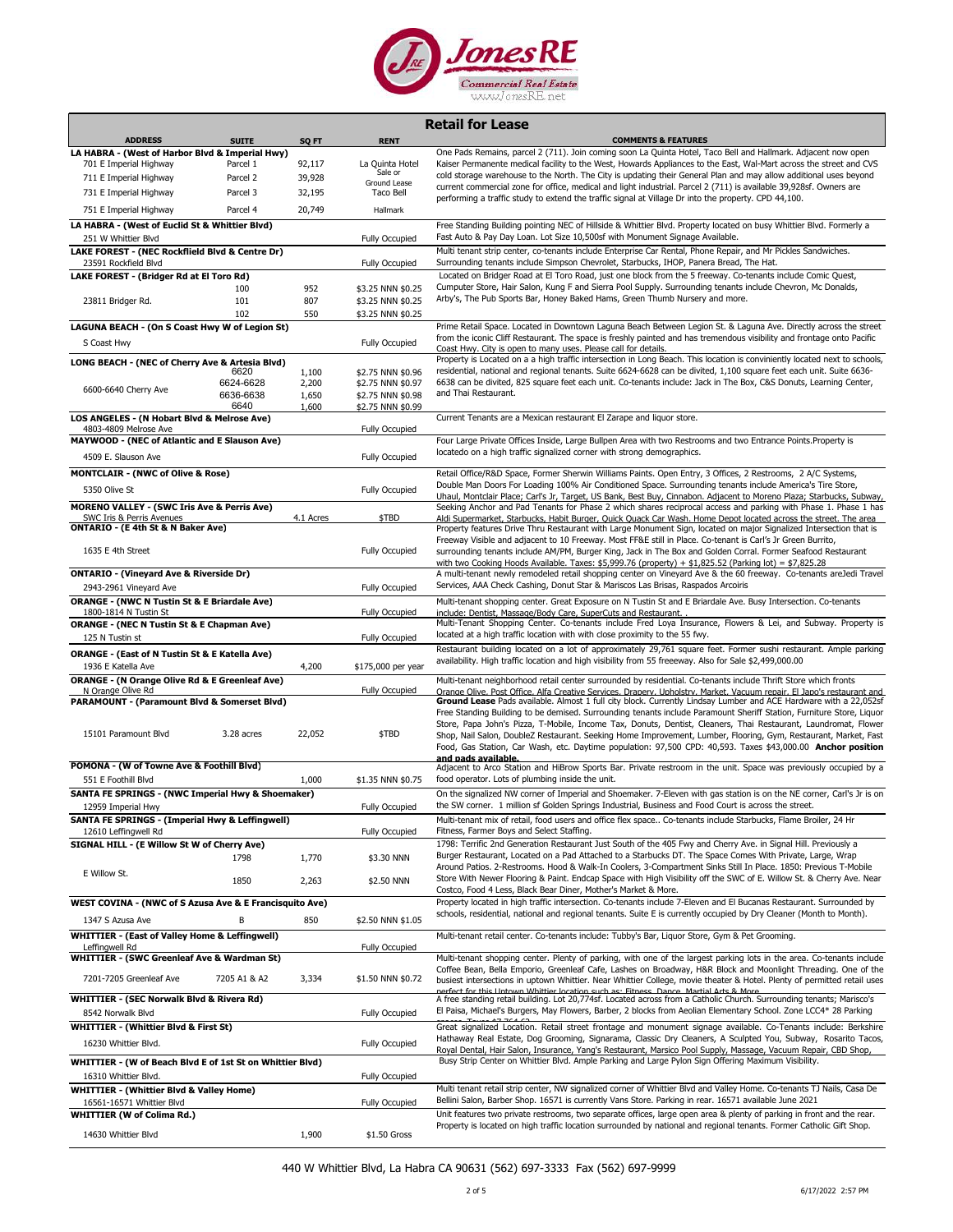

| <b>Office Space For Lease</b> |  |  |  |
|-------------------------------|--|--|--|
|-------------------------------|--|--|--|

| <b>ADDRESS</b>                                                             | <b>SUITE</b>   | SQ FT       | <b>RENT</b>                            | <b>COMMENTS &amp; FEATURES</b>                                                                                                                                                                                                                                                                                                                                                                                                                                                      |
|----------------------------------------------------------------------------|----------------|-------------|----------------------------------------|-------------------------------------------------------------------------------------------------------------------------------------------------------------------------------------------------------------------------------------------------------------------------------------------------------------------------------------------------------------------------------------------------------------------------------------------------------------------------------------|
| BREA - (S Brea Blvd Sout of E Fir St)                                      |                |             |                                        | Upstairs Office Space in Quiet Complex with Plenty of Parking. 2 Individual Private Offices Within & Large Entryway.                                                                                                                                                                                                                                                                                                                                                                |
| 747 S Brea Blvd                                                            |                |             | Fully Occupied                         | Common Restroom. Brand New Flooring.                                                                                                                                                                                                                                                                                                                                                                                                                                                |
| <b>CORONA - (NWC of Compton Ave &amp; Old Temescal Rd)</b>                 |                |             |                                        | Single Story, high-image office. Located in the Corona Spectrum Business Center with excellent freeway visibility off                                                                                                                                                                                                                                                                                                                                                               |
| 1385 Old Temescal Rd                                                       | 100            | 3,385       | \$1.50 MG                              | of the 15-freeway and Old Temescal Rd. 4:1 parking ratio with plenty of available spaces. Adjacent to South Corona<br>Post Office and many other major retail users nearby                                                                                                                                                                                                                                                                                                          |
| DUARTE - (NWC of Highland Ave & Hungtington Dr)                            |                |             |                                        | Located on signalized intersection, Strong street visibility, Surface parking, total square footage 7,490 square foot                                                                                                                                                                                                                                                                                                                                                               |
| 1755 East Huntington Drive                                                 |                |             | Fully Occupied                         | office building, Landlord pays trash, gardener, water, gas and exterior electric. Co tenants: include a Dentist, CPA,<br>State farm Agent, engineer and True Care Home Health.                                                                                                                                                                                                                                                                                                      |
| LA HABRA - (Whittier Blvd Between Euclid St and Idaho St.)                 |                |             |                                        | Upstairs Office Condominium. Space contains two offices and a private restroom with shower. Located on busy                                                                                                                                                                                                                                                                                                                                                                         |
| 721 W Whittier Blvd                                                        |                |             | <b>Fully Occupied</b>                  | Whittier Blvd. near National and Regional Tenants.                                                                                                                                                                                                                                                                                                                                                                                                                                  |
| LA HABRA - (W of S Cypress St)                                             |                |             |                                        | Property is located on a busy Boulevard. Property is close to Police Station, Banks and many other national and<br>regional Tenants. Ample parking available.                                                                                                                                                                                                                                                                                                                       |
| 325 E La Habra Blvd                                                        |                |             | Fully Occupied                         |                                                                                                                                                                                                                                                                                                                                                                                                                                                                                     |
| LA HABRA - (Between Harbor Blvd & Euclid)                                  |                |             |                                        | A multi-tenant retail/office center with Whittier Blvd street frontage. Parking in the rear. Adjacent JonesRe between                                                                                                                                                                                                                                                                                                                                                               |
| 404-424 W Whittier Blvd.                                                   |                |             | <b>Fully Occupied</b>                  | Euclid and Walnut. Insurance, Florist, Escrow, Acupuncture. Former Barber                                                                                                                                                                                                                                                                                                                                                                                                           |
| LA HABRA - (E La Habra Blvd & S Valencia St)                               |                |             |                                        | Spanish-Mediterranean style, free-standing building. Property can be used as medical/office or retail space. Located                                                                                                                                                                                                                                                                                                                                                                |
| 860 E La Habra Blvd                                                        |                |             | Fully Occupied                         | within 1 mile of City Hall, Police Department, and Post Office. Suite 110 for medical use. St Jude Hospital is located 3<br>miles from this location with Whittier Presbyterian Hospital 1/4 mile away.                                                                                                                                                                                                                                                                             |
| LA HABRA - (W La Habra Blvd & Rigsby St)                                   |                |             |                                        | Medical office building fully built out. Just west of Costco and Beach Blvd. Unit 1 shares utilities with the adjacent                                                                                                                                                                                                                                                                                                                                                              |
| 2501 W La Habra Blvd                                                       | 5              | 1,400-1,500 | \$2,000 per month                      | tenant. Unit 5 was a former massage use. Unit 8&9 can be divided. 2531 was a former sports medicine. 2541 was a                                                                                                                                                                                                                                                                                                                                                                     |
|                                                                            | 8&9            | 1,664       | \$1.35 MG                              | former doctors office.                                                                                                                                                                                                                                                                                                                                                                                                                                                              |
| 2531 W La Habra Blvd                                                       |                | 1,500       | \$1.35 MG                              |                                                                                                                                                                                                                                                                                                                                                                                                                                                                                     |
| 2541 W La Habra Blvd<br>LA HABRA - (Beach Blvd & Lambert Rd)               |                | 1,500       | \$1.35 MG                              | Professional Office space available with reception area, 2 large offices, conference room, file room, common                                                                                                                                                                                                                                                                                                                                                                        |
|                                                                            |                |             |                                        | restrooms. Former attorney's office. Faces Beach Blvd between Lambert and Imperial Hwy. Furniture available.                                                                                                                                                                                                                                                                                                                                                                        |
| 800 S Beach Blvd                                                           |                |             | <b>Fully Occupied</b>                  | Seeking Attorney, Insurance, Real Estate, Accountant, Mortgage, General Office, etc. Law Library on premises.                                                                                                                                                                                                                                                                                                                                                                       |
| <b>NORWALK - (Firestone Blvd &amp; Pioneer Blvd)</b>                       |                |             |                                        | Renovated office building. Space features 3 offices, reception for customers, reception for workers, private restroom                                                                                                                                                                                                                                                                                                                                                               |
| 11850 E Firestone Blvd                                                     |                | 1,738       | \$1.50 FSG                             | and a lunch room. Parking 4/1000. Monument sign space available. Current tenants Dental, Dr Randall Shue, New                                                                                                                                                                                                                                                                                                                                                                       |
| <b>NORWALK - (Firestone Blvd &amp; Pioneer Blvd)</b><br>12715 Pioneer Blvd |                |             | Fully Occupied                         | Former EDD free standing Office building. Reception with Lobby, perimeter offices, large open bull pen area, 3<br>conference rooms, telecom room, storage, janitor closet, drinking fountains, Men's & Women's restrooms; 1 private,<br>1 public. Free standing building in a multi tenant office park, Co-tenants are Care More and EDD Fraud Investigations<br>Office. Substantial common area parking. 1/2 block to Imperial Hwy & 5 fwy. 3/4 mile from the Norwalk Civic Center |
| SANTA FE SPRINGS - (SEC of Leffingwell Rd & Imperial Hwy)                  |                |             |                                        | & Court House.<br>Co-Tenants: Subway, Starbucks, Flame Broiler, Staffing Agency, 24 Hr. Fitness & Poke Restaurant<br>Property sits in a large food court adjacent to a 1 million square foot industrial master planned development.                                                                                                                                                                                                                                                 |
| 13244 Imperial Hwy                                                         |                |             | Fully Occupied                         |                                                                                                                                                                                                                                                                                                                                                                                                                                                                                     |
| SANTA FE SPRINGS - (Imperial Hwy & Leffingwell)                            |                |             |                                        | Co-Tenants: Subway, Starbucks, Flame Broiler, Staffing Agency, 24 Hr. Fitness & Poke Restaurant                                                                                                                                                                                                                                                                                                                                                                                     |
| 12640 Leffingwell Rd                                                       |                |             | Fully Occupied                         | Property sits in a large food court adjacent to a 1 million square foot industrial master planned development. Office<br>formerly occupied by a real estate brokerage. 8 private offices. Conference Room. Large bullpen cubicle area. 2<br>restrooms. Ample parking.                                                                                                                                                                                                               |
| WHITTIER - (Between La Entrada Ave & Highland Ave)                         |                |             |                                        | Located on busy street. Office includes 6 Individual office spaces, private restroom, private kitchen area, and shared                                                                                                                                                                                                                                                                                                                                                              |
| 14619 Whittier Blvd                                                        |                |             | Fully Occupied                         | lobby. Sinks in majority of office and treatment rooms. Medical or Professional office uses welcome.                                                                                                                                                                                                                                                                                                                                                                                |
| WHITTIER - Whittier Plaza (Between Beach & First)                          |                |             |                                        | Located at the SEC of Whittier Blvd. and First St. single story garden office. No Janitorial. Suite 16 has a private                                                                                                                                                                                                                                                                                                                                                                |
| 16262 Whittier Blvd.                                                       | $\mathbf{1}$   | 525         | $$1,200$ per month                     | common area restroom with suite 16A. Suite 17A shares common restrooms with Suite 17 & or with suite 18. We                                                                                                                                                                                                                                                                                                                                                                         |
|                                                                            | 3              | 650         | \$1,300 per month                      | welcome all offers. However, all above rates are based on type of business and rate is subject to change. Suite 12                                                                                                                                                                                                                                                                                                                                                                  |
|                                                                            | $\overline{4}$ | 500         | $$1,200$ per month                     | and Suite 27 have desk. Units 3 & 4 can be combined, units 7 & 8 can be combined, units 9 & 10 can be combined.                                                                                                                                                                                                                                                                                                                                                                     |
|                                                                            | $\overline{7}$ | 645         | \$1,400 per month                      |                                                                                                                                                                                                                                                                                                                                                                                                                                                                                     |
|                                                                            | 8<br>9         | 500<br>500  | \$1,200 per month                      |                                                                                                                                                                                                                                                                                                                                                                                                                                                                                     |
|                                                                            | 11             | 500         | \$1,200 per month<br>\$1,200 per month |                                                                                                                                                                                                                                                                                                                                                                                                                                                                                     |
|                                                                            | 12             | 750         | \$1,500 per month                      |                                                                                                                                                                                                                                                                                                                                                                                                                                                                                     |
|                                                                            | 14             | 500         | \$1,200 per month                      |                                                                                                                                                                                                                                                                                                                                                                                                                                                                                     |
|                                                                            | 24             | 750         | \$1,500 per month                      |                                                                                                                                                                                                                                                                                                                                                                                                                                                                                     |
|                                                                            | 25             | 750         | $$1,500$ per month                     |                                                                                                                                                                                                                                                                                                                                                                                                                                                                                     |
|                                                                            | 27             | 500         | \$1,200 per month                      |                                                                                                                                                                                                                                                                                                                                                                                                                                                                                     |
| <b>WHITTIER - (Pickering Ave &amp; Hadely St)</b>                          |                |             |                                        | Units has a private restroom, individual signage on the front exterior of the building & private access through gated<br>stairway. Co-Tenants include: Barber, Market & Sushi Restaurant. Plenty of Parking available.                                                                                                                                                                                                                                                              |
| 12608 Hadley St.                                                           |                |             | Fully Occupied                         | High-Image Upstairs office space located on Painter Ave. just south of the court house. The upgraded office space                                                                                                                                                                                                                                                                                                                                                                   |
| <b>WHITTIER - (Painter Ave North of Whittier Blvd)</b><br>7915 Painter Ave |                | 1,100-2,200 | \$1.60 FSG                             | comes with 1 restroom, 1 large conference room, a generously sized bullpen area, 5 private offices and a<br>kitchen/break room. 6 parking spots are included as well.                                                                                                                                                                                                                                                                                                               |
|                                                                            |                |             |                                        |                                                                                                                                                                                                                                                                                                                                                                                                                                                                                     |
| <b>WHITTIER - (Painter Ave &amp; Walnut St)</b>                            |                |             |                                        | Location features ample parking and Large Monument Signage. Unit has private restroom. Excellent exposure to<br>Uptown Whittier traffic. Ample Parking. Located one Block South of Whittier College and Court House.                                                                                                                                                                                                                                                                |
| 7648 Painter Ave<br><b>WHITTIER - (NEC of Painter Ave &amp; Walnut St)</b> |                |             | Fully Occupied                         | Free-Standing office building on the corner of Painter Ave. & Walnut St. Perfect for Medical, Beauty, General Office                                                                                                                                                                                                                                                                                                                                                                |
| 13407 Walnut St                                                            |                |             | Fully Occupied                         | etc. Excellent exposure to Uptown Whittier traffic. Ample Paking. Located one Block South of Whittier College and<br>Court House.                                                                                                                                                                                                                                                                                                                                                   |
| <b>WHITTIER - (Painter Ave &amp; Penn)</b>                                 |                |             |                                        | Down the street from Whittier College and Across the street from City Hall.                                                                                                                                                                                                                                                                                                                                                                                                         |
| 7318 Painter Ave                                                           |                |             | <b>Fully Occupied</b>                  |                                                                                                                                                                                                                                                                                                                                                                                                                                                                                     |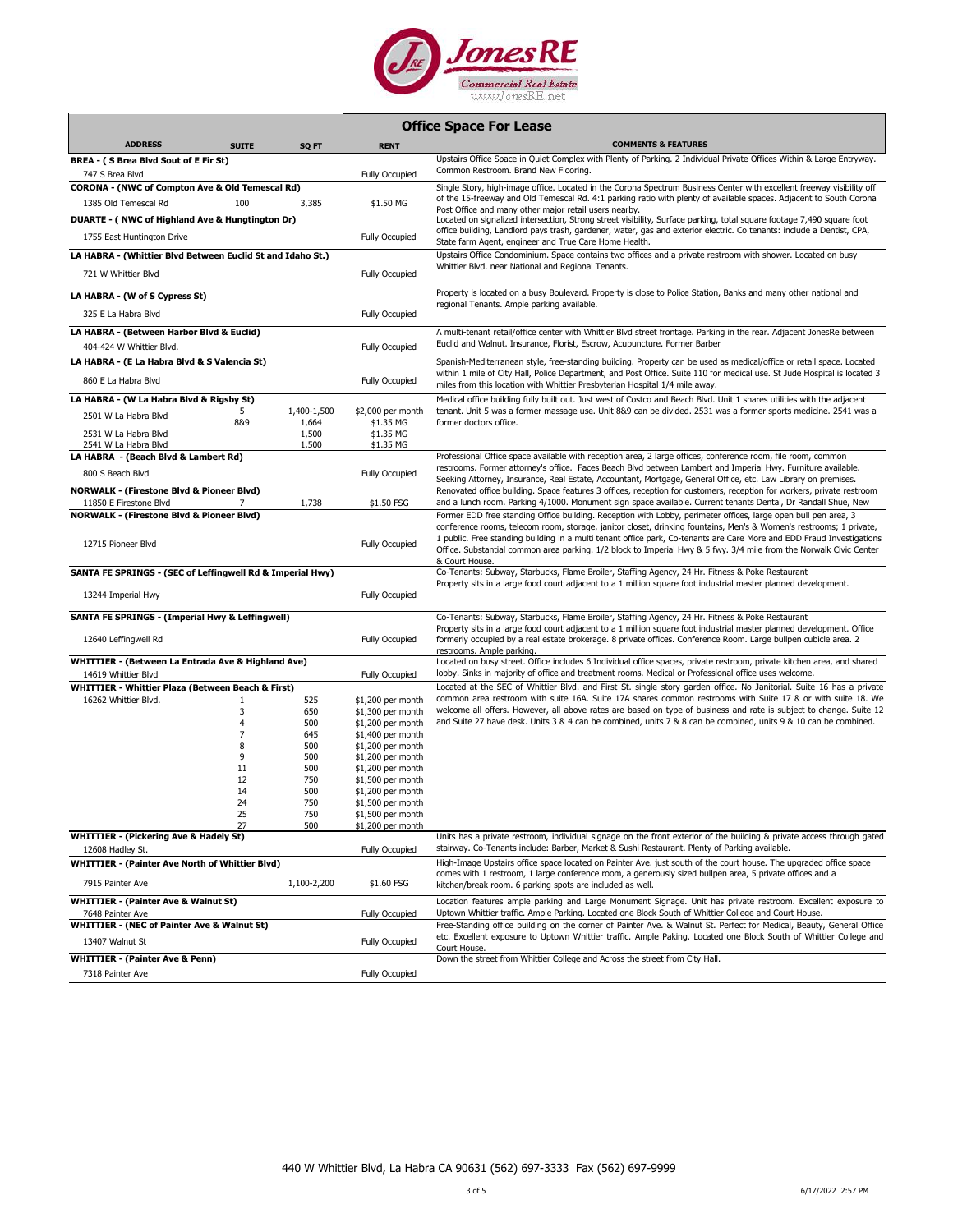

|             | <b>Industrial For Lease/Sale</b> |  |
|-------------|----------------------------------|--|
| <b>RENT</b> |                                  |  |

| BREA - (E of S Kraemer Blvd)<br>Property features reception with counter in place and large private office. Rooms in warehouse can remain or be<br><b>Fully Occupied</b><br>removed, rear ground level roll up door 220 Volt Power. Near Imperial Hwy & Kraemer Blvd.<br>2721 Saturn St<br>LA HABRA - (North of W Lambert Rd & W of Walnut St)<br>3 units available. Industrial Warehouse fully fenced yard with office. 14' clearance, 2 ground level roll up door, each<br><b>Fully Occupied</b><br>unit has a restroom. 5 parking spaces in front, parking also available on side and rear yard parking as well. Property<br>541<br>W Mountain View Ave<br>543<br><b>Fully Occupied</b><br>is located near residential, retail properties, schools and parks.<br>545<br>Fully Occupied<br>LA HABRA - (West of Harbor Blvd & Imperial Hwy)<br>One Pads Remains, parcel 2 (711). Join coming soon La Quinta Hotel, Taco Bell and Hallmark. Adjacent now open<br>Kaiser Permanente medical facility to the West, Howards Appliances to the East, Wal-Mart across the street and CVS<br>92,117<br>701 E Imperial Highway<br>Parcel 1<br>La Quinta Hotel<br>cold storage warehouse to the North. The City is updating their General Plan and may allow additional uses beyond<br>Sale or<br>Parcel 2<br>39,928<br>711 E Imperial Highway<br>current commercial zone for office, medical and light industrial. Parcel 2 (711) is available 39,928sf. Owners are<br>Ground Lease<br>performing a traffic study to extend the traffic signal at Village Dr into the property. CPD 44,100.<br>Parcel 3<br>32,195<br>Taco Bell<br>731 E Imperial Highway<br>20,749<br>751 E Imperial Highway<br>Parcel 4<br><b>Hallmark</b><br>WHITTIER - (NW of Whittier Blvd & Washington Blvd)<br>Warehouse property on busy Whittier Blvd just west of Washington Blvd. Fenced yard. 10' drive-up door in rear.<br>12512 Whittier Blvd<br>20,499sf lot.<br><b>Fully Occupied</b><br><b>Land For Lease/Ground Lease/Sale</b><br><b>ADDRESS</b><br><b>COMMENTS &amp; FEATURES</b><br><b>SUITE</b><br>SQ FT<br><b>RENT</b><br>Location features Fencing, Curb and Gutter improvements. Access to I-10 Freeway. Approved for multiple uses.<br>FONTANA - (Valley Blvd East of Almond Ave)<br>Seeking Drive Thru Restaurant. One of the Last Prime parcels Fronting Valley Boulevard. CPD: 17,562<br>19,500<br>\$100,000 per year<br>14336 Valley Blvd<br>LA HABRA - (On Whittier Blvd between Hacienda Blvd & Beach Blvd)<br>One of the last large full city block developments available on Whittier Blvd. Located on the NEC of Whittier Blvd and<br>Beach Blvd to Hacienda Blvd. National and Regional tenants already in place to be developed; Chase bank, Auto<br>1701-1751 W Whittier Blvd<br>Fully Occupied<br>Zone, Starbucks, In-N-Out, Carwash. Construction Starting Soon.<br>LA HABRA - (NW Corner Beach Blvd & Imperial Hwy)<br>Ground Lease Only. Approved plan for a 4,100 sf retail bank building and possible 2,300 square foot fast food with<br>drive-thru or gas station. Taxes \$8,335.92 \$175/month Landscaping. Point corner location. Busiest intersection in La<br>Habra with over 170,000 cars per day. Co-tenants Vons, Taco Bell, Firestone, L&L Hawaiian BBQ, UPS Store, Downey<br>1199 S Beach Blvd<br><b>Fully Occupied</b><br>saving & more. Across the street from two Power Centers.<br>LA HABRA - (NWC Harbor Blvd & La Habra Blvd)<br>Currently designed for Residential over Retail. Ground floor retail to be determined. Possible mixed use development<br>to the North with 37-50 units per acre. The entire lot is 79,704 square feet. All Subject to reconfiguration. Seeking<br>79,704<br>\$TBD<br>115 N Harbor Blvd<br>Whole Lot<br>restaurants, possible food court opportunity. The City of La Habra wants 3 properties to be developed as one<br>common development; Sunset St & Stearns Ave and 201 N Harbor.<br>LA HABRA - (SEC Sunset St & Stearns Ave)<br>3 parcels available 303-113-01, 02 & 03. Part of the La Habra Specific Plan; 100% commercial or mixed use 37-50<br>units per acre. Just West of 201 N Harbor which is also available with 72,875sf. The City of La Habra wants 3<br>38,107<br>\$TBD<br>Sunset St & Stearns Ave<br>properties to be developed as one common development; 115 N Harbor Blvd and 201 N Harbor.<br>LA HABRA - (SWC Harbor Blvd & Stearns Ave)<br>Former car dealership. Showroom, Office and Auto Service Bays. Former Burch Ford. 72,875 square foot lot for retail<br>mixed use development opportunity, part of the La Habra Specific Plan. Potential mixed use residential over retail<br>Showroom<br>development with 37-50 units per acre. Can add an additional 38,107sf of land to the West. The City of La Habra<br>201<br>\$TBD<br>201 N Harbor Blvd<br>20,000<br>wants 3 properties to be developed as one common development; Sunset St & Stearns Ave and 115 N Harbor.<br>Lot 72,875<br>LA HABRA - (West of Harbor Blvd & Imperial Hwy)<br>Two Pads Remain, parcel 2 (711) and parcel 4 (751). Join coming soon La Quinta Hotel and Taco Bell. Adjacent now<br>open Kaiser Permanente medical facility to the West, Howards Appliances to the East, Wal-Mart across the street and<br>701 E Imperial Highway<br>92,117<br>La Quinta Hotel<br>Parcel 1<br>CVS cold storage warehouse to the North. The City is updating their General Plan and may allow additional uses<br>Sale or<br>711 E Imperial Highway<br>Parcel 2<br>39,928<br>beyond current commercial zone for office, medical and light industrial. Parcel 2 (711) is available 39,928sf, Parcel 4<br>Ground Lease<br>(751) is available 20,749sf. Owners are performing a traffic study to extend the traffic signal at Village Dr into the<br>731 E Imperial Highway<br>Parcel 3<br>32,195<br>Taco Bell<br>property. CPD 44,100.<br>Sale or<br>751 E Imperial Highway<br>Parcel 4<br>20,749<br>Ground Lease<br>LA MIRADA - Signalized Corner Lot (SEC Imperial Hwy & Edwards St)<br>Signalized SEC of Imperial Hwy & Edwards St just west of Valley View. Perfect for fast food, gas station, car wash,<br>Imperial Hwy<br>retail strip center. Plans in process for a 5,000 sf retail center. Across from Neighborhood Shopping Center Anchored<br>18,596<br>\$80,000 per year<br>(no allocated address # yet)<br>by Big Lots & Kentucky Fried Chicken. 150 FT across on Imperial Hwy & 125 FT on Edwards.<br>APN #8044-031-017<br><b>MORENO VALLEY - (SWC Iris Ave &amp; Perris Ave)</b><br>Ground Lease Seeking Anchor and Pad Tenants for Phase 2 which shares reciprocal access and parking with Phase<br>1. Phase 1 has Aldi Supermarket, Starbucks, Habit Burger, Quick Quack Car Wash. Home Depot located across the<br>street. The area is surrounded by Retail, residential and schools.<br>SWC Iris & Perris Avenues<br>4.1 Acres<br>\$T BD | <b>ADDRESS</b> | <b>SUITE</b> | SQ FT | <b>RENT</b> | <b>COMMENTS &amp; FEATURES</b> |
|------------------------------------------------------------------------------------------------------------------------------------------------------------------------------------------------------------------------------------------------------------------------------------------------------------------------------------------------------------------------------------------------------------------------------------------------------------------------------------------------------------------------------------------------------------------------------------------------------------------------------------------------------------------------------------------------------------------------------------------------------------------------------------------------------------------------------------------------------------------------------------------------------------------------------------------------------------------------------------------------------------------------------------------------------------------------------------------------------------------------------------------------------------------------------------------------------------------------------------------------------------------------------------------------------------------------------------------------------------------------------------------------------------------------------------------------------------------------------------------------------------------------------------------------------------------------------------------------------------------------------------------------------------------------------------------------------------------------------------------------------------------------------------------------------------------------------------------------------------------------------------------------------------------------------------------------------------------------------------------------------------------------------------------------------------------------------------------------------------------------------------------------------------------------------------------------------------------------------------------------------------------------------------------------------------------------------------------------------------------------------------------------------------------------------------------------------------------------------------------------------------------------------------------------------------------------------------------------------------------------------------------------------------------------------------------------------------------------------------------------------------------------------------------------------------------------------------------------------------------------------------------------------------------------------------------------------------------------------------------------------------------------------------------------------------------------------------------------------------------------------------------------------------------------------------------------------------------------------------------------------------------------------------------------------------------------------------------------------------------------------------------------------------------------------------------------------------------------------------------------------------------------------------------------------------------------------------------------------------------------------------------------------------------------------------------------------------------------------------------------------------------------------------------------------------------------------------------------------------------------------------------------------------------------------------------------------------------------------------------------------------------------------------------------------------------------------------------------------------------------------------------------------------------------------------------------------------------------------------------------------------------------------------------------------------------------------------------------------------------------------------------------------------------------------------------------------------------------------------------------------------------------------------------------------------------------------------------------------------------------------------------------------------------------------------------------------------------------------------------------------------------------------------------------------------------------------------------------------------------------------------------------------------------------------------------------------------------------------------------------------------------------------------------------------------------------------------------------------------------------------------------------------------------------------------------------------------------------------------------------------------------------------------------------------------------------------------------------------------------------------------------------------------------------------------------------------------------------------------------------------------------------------------------------------------------------------------------------------------------------------------------------------------------------------------------------------------------------------------------------------------------------------------------------------------------------------------------------------------------------------------------------------------------------------------------------------------------------------------------------------------------------------------------------------------------------------------------------------------------------------------------------------------------------------------------------------------------------------------------------------------------------------------------------------------------------------------------------------------------------------------------------------------------------------------------------------------------------------------------------------------------------------------------------------------------------------------------------------------------------------------------------------------------------------------------------------------------------------------------------------------------------------------------------------------------------------------------------------------------------------------------------------|----------------|--------------|-------|-------------|--------------------------------|
|                                                                                                                                                                                                                                                                                                                                                                                                                                                                                                                                                                                                                                                                                                                                                                                                                                                                                                                                                                                                                                                                                                                                                                                                                                                                                                                                                                                                                                                                                                                                                                                                                                                                                                                                                                                                                                                                                                                                                                                                                                                                                                                                                                                                                                                                                                                                                                                                                                                                                                                                                                                                                                                                                                                                                                                                                                                                                                                                                                                                                                                                                                                                                                                                                                                                                                                                                                                                                                                                                                                                                                                                                                                                                                                                                                                                                                                                                                                                                                                                                                                                                                                                                                                                                                                                                                                                                                                                                                                                                                                                                                                                                                                                                                                                                                                                                                                                                                                                                                                                                                                                                                                                                                                                                                                                                                                                                                                                                                                                                                                                                                                                                                                                                                                                                                                                                                                                                                                                                                                                                                                                                                                                                                                                                                                                                                                                                                                                                                                                                                                                                                                                                                                                                                                                                                                                                                                                                                      |                |              |       |             |                                |
|                                                                                                                                                                                                                                                                                                                                                                                                                                                                                                                                                                                                                                                                                                                                                                                                                                                                                                                                                                                                                                                                                                                                                                                                                                                                                                                                                                                                                                                                                                                                                                                                                                                                                                                                                                                                                                                                                                                                                                                                                                                                                                                                                                                                                                                                                                                                                                                                                                                                                                                                                                                                                                                                                                                                                                                                                                                                                                                                                                                                                                                                                                                                                                                                                                                                                                                                                                                                                                                                                                                                                                                                                                                                                                                                                                                                                                                                                                                                                                                                                                                                                                                                                                                                                                                                                                                                                                                                                                                                                                                                                                                                                                                                                                                                                                                                                                                                                                                                                                                                                                                                                                                                                                                                                                                                                                                                                                                                                                                                                                                                                                                                                                                                                                                                                                                                                                                                                                                                                                                                                                                                                                                                                                                                                                                                                                                                                                                                                                                                                                                                                                                                                                                                                                                                                                                                                                                                                                      |                |              |       |             |                                |
|                                                                                                                                                                                                                                                                                                                                                                                                                                                                                                                                                                                                                                                                                                                                                                                                                                                                                                                                                                                                                                                                                                                                                                                                                                                                                                                                                                                                                                                                                                                                                                                                                                                                                                                                                                                                                                                                                                                                                                                                                                                                                                                                                                                                                                                                                                                                                                                                                                                                                                                                                                                                                                                                                                                                                                                                                                                                                                                                                                                                                                                                                                                                                                                                                                                                                                                                                                                                                                                                                                                                                                                                                                                                                                                                                                                                                                                                                                                                                                                                                                                                                                                                                                                                                                                                                                                                                                                                                                                                                                                                                                                                                                                                                                                                                                                                                                                                                                                                                                                                                                                                                                                                                                                                                                                                                                                                                                                                                                                                                                                                                                                                                                                                                                                                                                                                                                                                                                                                                                                                                                                                                                                                                                                                                                                                                                                                                                                                                                                                                                                                                                                                                                                                                                                                                                                                                                                                                                      |                |              |       |             |                                |
|                                                                                                                                                                                                                                                                                                                                                                                                                                                                                                                                                                                                                                                                                                                                                                                                                                                                                                                                                                                                                                                                                                                                                                                                                                                                                                                                                                                                                                                                                                                                                                                                                                                                                                                                                                                                                                                                                                                                                                                                                                                                                                                                                                                                                                                                                                                                                                                                                                                                                                                                                                                                                                                                                                                                                                                                                                                                                                                                                                                                                                                                                                                                                                                                                                                                                                                                                                                                                                                                                                                                                                                                                                                                                                                                                                                                                                                                                                                                                                                                                                                                                                                                                                                                                                                                                                                                                                                                                                                                                                                                                                                                                                                                                                                                                                                                                                                                                                                                                                                                                                                                                                                                                                                                                                                                                                                                                                                                                                                                                                                                                                                                                                                                                                                                                                                                                                                                                                                                                                                                                                                                                                                                                                                                                                                                                                                                                                                                                                                                                                                                                                                                                                                                                                                                                                                                                                                                                                      |                |              |       |             |                                |
|                                                                                                                                                                                                                                                                                                                                                                                                                                                                                                                                                                                                                                                                                                                                                                                                                                                                                                                                                                                                                                                                                                                                                                                                                                                                                                                                                                                                                                                                                                                                                                                                                                                                                                                                                                                                                                                                                                                                                                                                                                                                                                                                                                                                                                                                                                                                                                                                                                                                                                                                                                                                                                                                                                                                                                                                                                                                                                                                                                                                                                                                                                                                                                                                                                                                                                                                                                                                                                                                                                                                                                                                                                                                                                                                                                                                                                                                                                                                                                                                                                                                                                                                                                                                                                                                                                                                                                                                                                                                                                                                                                                                                                                                                                                                                                                                                                                                                                                                                                                                                                                                                                                                                                                                                                                                                                                                                                                                                                                                                                                                                                                                                                                                                                                                                                                                                                                                                                                                                                                                                                                                                                                                                                                                                                                                                                                                                                                                                                                                                                                                                                                                                                                                                                                                                                                                                                                                                                      |                |              |       |             |                                |
|                                                                                                                                                                                                                                                                                                                                                                                                                                                                                                                                                                                                                                                                                                                                                                                                                                                                                                                                                                                                                                                                                                                                                                                                                                                                                                                                                                                                                                                                                                                                                                                                                                                                                                                                                                                                                                                                                                                                                                                                                                                                                                                                                                                                                                                                                                                                                                                                                                                                                                                                                                                                                                                                                                                                                                                                                                                                                                                                                                                                                                                                                                                                                                                                                                                                                                                                                                                                                                                                                                                                                                                                                                                                                                                                                                                                                                                                                                                                                                                                                                                                                                                                                                                                                                                                                                                                                                                                                                                                                                                                                                                                                                                                                                                                                                                                                                                                                                                                                                                                                                                                                                                                                                                                                                                                                                                                                                                                                                                                                                                                                                                                                                                                                                                                                                                                                                                                                                                                                                                                                                                                                                                                                                                                                                                                                                                                                                                                                                                                                                                                                                                                                                                                                                                                                                                                                                                                                                      |                |              |       |             |                                |
|                                                                                                                                                                                                                                                                                                                                                                                                                                                                                                                                                                                                                                                                                                                                                                                                                                                                                                                                                                                                                                                                                                                                                                                                                                                                                                                                                                                                                                                                                                                                                                                                                                                                                                                                                                                                                                                                                                                                                                                                                                                                                                                                                                                                                                                                                                                                                                                                                                                                                                                                                                                                                                                                                                                                                                                                                                                                                                                                                                                                                                                                                                                                                                                                                                                                                                                                                                                                                                                                                                                                                                                                                                                                                                                                                                                                                                                                                                                                                                                                                                                                                                                                                                                                                                                                                                                                                                                                                                                                                                                                                                                                                                                                                                                                                                                                                                                                                                                                                                                                                                                                                                                                                                                                                                                                                                                                                                                                                                                                                                                                                                                                                                                                                                                                                                                                                                                                                                                                                                                                                                                                                                                                                                                                                                                                                                                                                                                                                                                                                                                                                                                                                                                                                                                                                                                                                                                                                                      |                |              |       |             |                                |
|                                                                                                                                                                                                                                                                                                                                                                                                                                                                                                                                                                                                                                                                                                                                                                                                                                                                                                                                                                                                                                                                                                                                                                                                                                                                                                                                                                                                                                                                                                                                                                                                                                                                                                                                                                                                                                                                                                                                                                                                                                                                                                                                                                                                                                                                                                                                                                                                                                                                                                                                                                                                                                                                                                                                                                                                                                                                                                                                                                                                                                                                                                                                                                                                                                                                                                                                                                                                                                                                                                                                                                                                                                                                                                                                                                                                                                                                                                                                                                                                                                                                                                                                                                                                                                                                                                                                                                                                                                                                                                                                                                                                                                                                                                                                                                                                                                                                                                                                                                                                                                                                                                                                                                                                                                                                                                                                                                                                                                                                                                                                                                                                                                                                                                                                                                                                                                                                                                                                                                                                                                                                                                                                                                                                                                                                                                                                                                                                                                                                                                                                                                                                                                                                                                                                                                                                                                                                                                      |                |              |       |             |                                |
|                                                                                                                                                                                                                                                                                                                                                                                                                                                                                                                                                                                                                                                                                                                                                                                                                                                                                                                                                                                                                                                                                                                                                                                                                                                                                                                                                                                                                                                                                                                                                                                                                                                                                                                                                                                                                                                                                                                                                                                                                                                                                                                                                                                                                                                                                                                                                                                                                                                                                                                                                                                                                                                                                                                                                                                                                                                                                                                                                                                                                                                                                                                                                                                                                                                                                                                                                                                                                                                                                                                                                                                                                                                                                                                                                                                                                                                                                                                                                                                                                                                                                                                                                                                                                                                                                                                                                                                                                                                                                                                                                                                                                                                                                                                                                                                                                                                                                                                                                                                                                                                                                                                                                                                                                                                                                                                                                                                                                                                                                                                                                                                                                                                                                                                                                                                                                                                                                                                                                                                                                                                                                                                                                                                                                                                                                                                                                                                                                                                                                                                                                                                                                                                                                                                                                                                                                                                                                                      |                |              |       |             |                                |
|                                                                                                                                                                                                                                                                                                                                                                                                                                                                                                                                                                                                                                                                                                                                                                                                                                                                                                                                                                                                                                                                                                                                                                                                                                                                                                                                                                                                                                                                                                                                                                                                                                                                                                                                                                                                                                                                                                                                                                                                                                                                                                                                                                                                                                                                                                                                                                                                                                                                                                                                                                                                                                                                                                                                                                                                                                                                                                                                                                                                                                                                                                                                                                                                                                                                                                                                                                                                                                                                                                                                                                                                                                                                                                                                                                                                                                                                                                                                                                                                                                                                                                                                                                                                                                                                                                                                                                                                                                                                                                                                                                                                                                                                                                                                                                                                                                                                                                                                                                                                                                                                                                                                                                                                                                                                                                                                                                                                                                                                                                                                                                                                                                                                                                                                                                                                                                                                                                                                                                                                                                                                                                                                                                                                                                                                                                                                                                                                                                                                                                                                                                                                                                                                                                                                                                                                                                                                                                      |                |              |       |             |                                |
|                                                                                                                                                                                                                                                                                                                                                                                                                                                                                                                                                                                                                                                                                                                                                                                                                                                                                                                                                                                                                                                                                                                                                                                                                                                                                                                                                                                                                                                                                                                                                                                                                                                                                                                                                                                                                                                                                                                                                                                                                                                                                                                                                                                                                                                                                                                                                                                                                                                                                                                                                                                                                                                                                                                                                                                                                                                                                                                                                                                                                                                                                                                                                                                                                                                                                                                                                                                                                                                                                                                                                                                                                                                                                                                                                                                                                                                                                                                                                                                                                                                                                                                                                                                                                                                                                                                                                                                                                                                                                                                                                                                                                                                                                                                                                                                                                                                                                                                                                                                                                                                                                                                                                                                                                                                                                                                                                                                                                                                                                                                                                                                                                                                                                                                                                                                                                                                                                                                                                                                                                                                                                                                                                                                                                                                                                                                                                                                                                                                                                                                                                                                                                                                                                                                                                                                                                                                                                                      |                |              |       |             |                                |
|                                                                                                                                                                                                                                                                                                                                                                                                                                                                                                                                                                                                                                                                                                                                                                                                                                                                                                                                                                                                                                                                                                                                                                                                                                                                                                                                                                                                                                                                                                                                                                                                                                                                                                                                                                                                                                                                                                                                                                                                                                                                                                                                                                                                                                                                                                                                                                                                                                                                                                                                                                                                                                                                                                                                                                                                                                                                                                                                                                                                                                                                                                                                                                                                                                                                                                                                                                                                                                                                                                                                                                                                                                                                                                                                                                                                                                                                                                                                                                                                                                                                                                                                                                                                                                                                                                                                                                                                                                                                                                                                                                                                                                                                                                                                                                                                                                                                                                                                                                                                                                                                                                                                                                                                                                                                                                                                                                                                                                                                                                                                                                                                                                                                                                                                                                                                                                                                                                                                                                                                                                                                                                                                                                                                                                                                                                                                                                                                                                                                                                                                                                                                                                                                                                                                                                                                                                                                                                      |                |              |       |             |                                |
|                                                                                                                                                                                                                                                                                                                                                                                                                                                                                                                                                                                                                                                                                                                                                                                                                                                                                                                                                                                                                                                                                                                                                                                                                                                                                                                                                                                                                                                                                                                                                                                                                                                                                                                                                                                                                                                                                                                                                                                                                                                                                                                                                                                                                                                                                                                                                                                                                                                                                                                                                                                                                                                                                                                                                                                                                                                                                                                                                                                                                                                                                                                                                                                                                                                                                                                                                                                                                                                                                                                                                                                                                                                                                                                                                                                                                                                                                                                                                                                                                                                                                                                                                                                                                                                                                                                                                                                                                                                                                                                                                                                                                                                                                                                                                                                                                                                                                                                                                                                                                                                                                                                                                                                                                                                                                                                                                                                                                                                                                                                                                                                                                                                                                                                                                                                                                                                                                                                                                                                                                                                                                                                                                                                                                                                                                                                                                                                                                                                                                                                                                                                                                                                                                                                                                                                                                                                                                                      |                |              |       |             |                                |
|                                                                                                                                                                                                                                                                                                                                                                                                                                                                                                                                                                                                                                                                                                                                                                                                                                                                                                                                                                                                                                                                                                                                                                                                                                                                                                                                                                                                                                                                                                                                                                                                                                                                                                                                                                                                                                                                                                                                                                                                                                                                                                                                                                                                                                                                                                                                                                                                                                                                                                                                                                                                                                                                                                                                                                                                                                                                                                                                                                                                                                                                                                                                                                                                                                                                                                                                                                                                                                                                                                                                                                                                                                                                                                                                                                                                                                                                                                                                                                                                                                                                                                                                                                                                                                                                                                                                                                                                                                                                                                                                                                                                                                                                                                                                                                                                                                                                                                                                                                                                                                                                                                                                                                                                                                                                                                                                                                                                                                                                                                                                                                                                                                                                                                                                                                                                                                                                                                                                                                                                                                                                                                                                                                                                                                                                                                                                                                                                                                                                                                                                                                                                                                                                                                                                                                                                                                                                                                      |                |              |       |             |                                |
|                                                                                                                                                                                                                                                                                                                                                                                                                                                                                                                                                                                                                                                                                                                                                                                                                                                                                                                                                                                                                                                                                                                                                                                                                                                                                                                                                                                                                                                                                                                                                                                                                                                                                                                                                                                                                                                                                                                                                                                                                                                                                                                                                                                                                                                                                                                                                                                                                                                                                                                                                                                                                                                                                                                                                                                                                                                                                                                                                                                                                                                                                                                                                                                                                                                                                                                                                                                                                                                                                                                                                                                                                                                                                                                                                                                                                                                                                                                                                                                                                                                                                                                                                                                                                                                                                                                                                                                                                                                                                                                                                                                                                                                                                                                                                                                                                                                                                                                                                                                                                                                                                                                                                                                                                                                                                                                                                                                                                                                                                                                                                                                                                                                                                                                                                                                                                                                                                                                                                                                                                                                                                                                                                                                                                                                                                                                                                                                                                                                                                                                                                                                                                                                                                                                                                                                                                                                                                                      |                |              |       |             |                                |
|                                                                                                                                                                                                                                                                                                                                                                                                                                                                                                                                                                                                                                                                                                                                                                                                                                                                                                                                                                                                                                                                                                                                                                                                                                                                                                                                                                                                                                                                                                                                                                                                                                                                                                                                                                                                                                                                                                                                                                                                                                                                                                                                                                                                                                                                                                                                                                                                                                                                                                                                                                                                                                                                                                                                                                                                                                                                                                                                                                                                                                                                                                                                                                                                                                                                                                                                                                                                                                                                                                                                                                                                                                                                                                                                                                                                                                                                                                                                                                                                                                                                                                                                                                                                                                                                                                                                                                                                                                                                                                                                                                                                                                                                                                                                                                                                                                                                                                                                                                                                                                                                                                                                                                                                                                                                                                                                                                                                                                                                                                                                                                                                                                                                                                                                                                                                                                                                                                                                                                                                                                                                                                                                                                                                                                                                                                                                                                                                                                                                                                                                                                                                                                                                                                                                                                                                                                                                                                      |                |              |       |             |                                |
|                                                                                                                                                                                                                                                                                                                                                                                                                                                                                                                                                                                                                                                                                                                                                                                                                                                                                                                                                                                                                                                                                                                                                                                                                                                                                                                                                                                                                                                                                                                                                                                                                                                                                                                                                                                                                                                                                                                                                                                                                                                                                                                                                                                                                                                                                                                                                                                                                                                                                                                                                                                                                                                                                                                                                                                                                                                                                                                                                                                                                                                                                                                                                                                                                                                                                                                                                                                                                                                                                                                                                                                                                                                                                                                                                                                                                                                                                                                                                                                                                                                                                                                                                                                                                                                                                                                                                                                                                                                                                                                                                                                                                                                                                                                                                                                                                                                                                                                                                                                                                                                                                                                                                                                                                                                                                                                                                                                                                                                                                                                                                                                                                                                                                                                                                                                                                                                                                                                                                                                                                                                                                                                                                                                                                                                                                                                                                                                                                                                                                                                                                                                                                                                                                                                                                                                                                                                                                                      |                |              |       |             |                                |
|                                                                                                                                                                                                                                                                                                                                                                                                                                                                                                                                                                                                                                                                                                                                                                                                                                                                                                                                                                                                                                                                                                                                                                                                                                                                                                                                                                                                                                                                                                                                                                                                                                                                                                                                                                                                                                                                                                                                                                                                                                                                                                                                                                                                                                                                                                                                                                                                                                                                                                                                                                                                                                                                                                                                                                                                                                                                                                                                                                                                                                                                                                                                                                                                                                                                                                                                                                                                                                                                                                                                                                                                                                                                                                                                                                                                                                                                                                                                                                                                                                                                                                                                                                                                                                                                                                                                                                                                                                                                                                                                                                                                                                                                                                                                                                                                                                                                                                                                                                                                                                                                                                                                                                                                                                                                                                                                                                                                                                                                                                                                                                                                                                                                                                                                                                                                                                                                                                                                                                                                                                                                                                                                                                                                                                                                                                                                                                                                                                                                                                                                                                                                                                                                                                                                                                                                                                                                                                      |                |              |       |             |                                |
|                                                                                                                                                                                                                                                                                                                                                                                                                                                                                                                                                                                                                                                                                                                                                                                                                                                                                                                                                                                                                                                                                                                                                                                                                                                                                                                                                                                                                                                                                                                                                                                                                                                                                                                                                                                                                                                                                                                                                                                                                                                                                                                                                                                                                                                                                                                                                                                                                                                                                                                                                                                                                                                                                                                                                                                                                                                                                                                                                                                                                                                                                                                                                                                                                                                                                                                                                                                                                                                                                                                                                                                                                                                                                                                                                                                                                                                                                                                                                                                                                                                                                                                                                                                                                                                                                                                                                                                                                                                                                                                                                                                                                                                                                                                                                                                                                                                                                                                                                                                                                                                                                                                                                                                                                                                                                                                                                                                                                                                                                                                                                                                                                                                                                                                                                                                                                                                                                                                                                                                                                                                                                                                                                                                                                                                                                                                                                                                                                                                                                                                                                                                                                                                                                                                                                                                                                                                                                                      |                |              |       |             |                                |
|                                                                                                                                                                                                                                                                                                                                                                                                                                                                                                                                                                                                                                                                                                                                                                                                                                                                                                                                                                                                                                                                                                                                                                                                                                                                                                                                                                                                                                                                                                                                                                                                                                                                                                                                                                                                                                                                                                                                                                                                                                                                                                                                                                                                                                                                                                                                                                                                                                                                                                                                                                                                                                                                                                                                                                                                                                                                                                                                                                                                                                                                                                                                                                                                                                                                                                                                                                                                                                                                                                                                                                                                                                                                                                                                                                                                                                                                                                                                                                                                                                                                                                                                                                                                                                                                                                                                                                                                                                                                                                                                                                                                                                                                                                                                                                                                                                                                                                                                                                                                                                                                                                                                                                                                                                                                                                                                                                                                                                                                                                                                                                                                                                                                                                                                                                                                                                                                                                                                                                                                                                                                                                                                                                                                                                                                                                                                                                                                                                                                                                                                                                                                                                                                                                                                                                                                                                                                                                      |                |              |       |             |                                |
|                                                                                                                                                                                                                                                                                                                                                                                                                                                                                                                                                                                                                                                                                                                                                                                                                                                                                                                                                                                                                                                                                                                                                                                                                                                                                                                                                                                                                                                                                                                                                                                                                                                                                                                                                                                                                                                                                                                                                                                                                                                                                                                                                                                                                                                                                                                                                                                                                                                                                                                                                                                                                                                                                                                                                                                                                                                                                                                                                                                                                                                                                                                                                                                                                                                                                                                                                                                                                                                                                                                                                                                                                                                                                                                                                                                                                                                                                                                                                                                                                                                                                                                                                                                                                                                                                                                                                                                                                                                                                                                                                                                                                                                                                                                                                                                                                                                                                                                                                                                                                                                                                                                                                                                                                                                                                                                                                                                                                                                                                                                                                                                                                                                                                                                                                                                                                                                                                                                                                                                                                                                                                                                                                                                                                                                                                                                                                                                                                                                                                                                                                                                                                                                                                                                                                                                                                                                                                                      |                |              |       |             |                                |
|                                                                                                                                                                                                                                                                                                                                                                                                                                                                                                                                                                                                                                                                                                                                                                                                                                                                                                                                                                                                                                                                                                                                                                                                                                                                                                                                                                                                                                                                                                                                                                                                                                                                                                                                                                                                                                                                                                                                                                                                                                                                                                                                                                                                                                                                                                                                                                                                                                                                                                                                                                                                                                                                                                                                                                                                                                                                                                                                                                                                                                                                                                                                                                                                                                                                                                                                                                                                                                                                                                                                                                                                                                                                                                                                                                                                                                                                                                                                                                                                                                                                                                                                                                                                                                                                                                                                                                                                                                                                                                                                                                                                                                                                                                                                                                                                                                                                                                                                                                                                                                                                                                                                                                                                                                                                                                                                                                                                                                                                                                                                                                                                                                                                                                                                                                                                                                                                                                                                                                                                                                                                                                                                                                                                                                                                                                                                                                                                                                                                                                                                                                                                                                                                                                                                                                                                                                                                                                      |                |              |       |             |                                |
|                                                                                                                                                                                                                                                                                                                                                                                                                                                                                                                                                                                                                                                                                                                                                                                                                                                                                                                                                                                                                                                                                                                                                                                                                                                                                                                                                                                                                                                                                                                                                                                                                                                                                                                                                                                                                                                                                                                                                                                                                                                                                                                                                                                                                                                                                                                                                                                                                                                                                                                                                                                                                                                                                                                                                                                                                                                                                                                                                                                                                                                                                                                                                                                                                                                                                                                                                                                                                                                                                                                                                                                                                                                                                                                                                                                                                                                                                                                                                                                                                                                                                                                                                                                                                                                                                                                                                                                                                                                                                                                                                                                                                                                                                                                                                                                                                                                                                                                                                                                                                                                                                                                                                                                                                                                                                                                                                                                                                                                                                                                                                                                                                                                                                                                                                                                                                                                                                                                                                                                                                                                                                                                                                                                                                                                                                                                                                                                                                                                                                                                                                                                                                                                                                                                                                                                                                                                                                                      |                |              |       |             |                                |
|                                                                                                                                                                                                                                                                                                                                                                                                                                                                                                                                                                                                                                                                                                                                                                                                                                                                                                                                                                                                                                                                                                                                                                                                                                                                                                                                                                                                                                                                                                                                                                                                                                                                                                                                                                                                                                                                                                                                                                                                                                                                                                                                                                                                                                                                                                                                                                                                                                                                                                                                                                                                                                                                                                                                                                                                                                                                                                                                                                                                                                                                                                                                                                                                                                                                                                                                                                                                                                                                                                                                                                                                                                                                                                                                                                                                                                                                                                                                                                                                                                                                                                                                                                                                                                                                                                                                                                                                                                                                                                                                                                                                                                                                                                                                                                                                                                                                                                                                                                                                                                                                                                                                                                                                                                                                                                                                                                                                                                                                                                                                                                                                                                                                                                                                                                                                                                                                                                                                                                                                                                                                                                                                                                                                                                                                                                                                                                                                                                                                                                                                                                                                                                                                                                                                                                                                                                                                                                      |                |              |       |             |                                |
|                                                                                                                                                                                                                                                                                                                                                                                                                                                                                                                                                                                                                                                                                                                                                                                                                                                                                                                                                                                                                                                                                                                                                                                                                                                                                                                                                                                                                                                                                                                                                                                                                                                                                                                                                                                                                                                                                                                                                                                                                                                                                                                                                                                                                                                                                                                                                                                                                                                                                                                                                                                                                                                                                                                                                                                                                                                                                                                                                                                                                                                                                                                                                                                                                                                                                                                                                                                                                                                                                                                                                                                                                                                                                                                                                                                                                                                                                                                                                                                                                                                                                                                                                                                                                                                                                                                                                                                                                                                                                                                                                                                                                                                                                                                                                                                                                                                                                                                                                                                                                                                                                                                                                                                                                                                                                                                                                                                                                                                                                                                                                                                                                                                                                                                                                                                                                                                                                                                                                                                                                                                                                                                                                                                                                                                                                                                                                                                                                                                                                                                                                                                                                                                                                                                                                                                                                                                                                                      |                |              |       |             |                                |
|                                                                                                                                                                                                                                                                                                                                                                                                                                                                                                                                                                                                                                                                                                                                                                                                                                                                                                                                                                                                                                                                                                                                                                                                                                                                                                                                                                                                                                                                                                                                                                                                                                                                                                                                                                                                                                                                                                                                                                                                                                                                                                                                                                                                                                                                                                                                                                                                                                                                                                                                                                                                                                                                                                                                                                                                                                                                                                                                                                                                                                                                                                                                                                                                                                                                                                                                                                                                                                                                                                                                                                                                                                                                                                                                                                                                                                                                                                                                                                                                                                                                                                                                                                                                                                                                                                                                                                                                                                                                                                                                                                                                                                                                                                                                                                                                                                                                                                                                                                                                                                                                                                                                                                                                                                                                                                                                                                                                                                                                                                                                                                                                                                                                                                                                                                                                                                                                                                                                                                                                                                                                                                                                                                                                                                                                                                                                                                                                                                                                                                                                                                                                                                                                                                                                                                                                                                                                                                      |                |              |       |             |                                |
|                                                                                                                                                                                                                                                                                                                                                                                                                                                                                                                                                                                                                                                                                                                                                                                                                                                                                                                                                                                                                                                                                                                                                                                                                                                                                                                                                                                                                                                                                                                                                                                                                                                                                                                                                                                                                                                                                                                                                                                                                                                                                                                                                                                                                                                                                                                                                                                                                                                                                                                                                                                                                                                                                                                                                                                                                                                                                                                                                                                                                                                                                                                                                                                                                                                                                                                                                                                                                                                                                                                                                                                                                                                                                                                                                                                                                                                                                                                                                                                                                                                                                                                                                                                                                                                                                                                                                                                                                                                                                                                                                                                                                                                                                                                                                                                                                                                                                                                                                                                                                                                                                                                                                                                                                                                                                                                                                                                                                                                                                                                                                                                                                                                                                                                                                                                                                                                                                                                                                                                                                                                                                                                                                                                                                                                                                                                                                                                                                                                                                                                                                                                                                                                                                                                                                                                                                                                                                                      |                |              |       |             |                                |
|                                                                                                                                                                                                                                                                                                                                                                                                                                                                                                                                                                                                                                                                                                                                                                                                                                                                                                                                                                                                                                                                                                                                                                                                                                                                                                                                                                                                                                                                                                                                                                                                                                                                                                                                                                                                                                                                                                                                                                                                                                                                                                                                                                                                                                                                                                                                                                                                                                                                                                                                                                                                                                                                                                                                                                                                                                                                                                                                                                                                                                                                                                                                                                                                                                                                                                                                                                                                                                                                                                                                                                                                                                                                                                                                                                                                                                                                                                                                                                                                                                                                                                                                                                                                                                                                                                                                                                                                                                                                                                                                                                                                                                                                                                                                                                                                                                                                                                                                                                                                                                                                                                                                                                                                                                                                                                                                                                                                                                                                                                                                                                                                                                                                                                                                                                                                                                                                                                                                                                                                                                                                                                                                                                                                                                                                                                                                                                                                                                                                                                                                                                                                                                                                                                                                                                                                                                                                                                      |                |              |       |             |                                |
|                                                                                                                                                                                                                                                                                                                                                                                                                                                                                                                                                                                                                                                                                                                                                                                                                                                                                                                                                                                                                                                                                                                                                                                                                                                                                                                                                                                                                                                                                                                                                                                                                                                                                                                                                                                                                                                                                                                                                                                                                                                                                                                                                                                                                                                                                                                                                                                                                                                                                                                                                                                                                                                                                                                                                                                                                                                                                                                                                                                                                                                                                                                                                                                                                                                                                                                                                                                                                                                                                                                                                                                                                                                                                                                                                                                                                                                                                                                                                                                                                                                                                                                                                                                                                                                                                                                                                                                                                                                                                                                                                                                                                                                                                                                                                                                                                                                                                                                                                                                                                                                                                                                                                                                                                                                                                                                                                                                                                                                                                                                                                                                                                                                                                                                                                                                                                                                                                                                                                                                                                                                                                                                                                                                                                                                                                                                                                                                                                                                                                                                                                                                                                                                                                                                                                                                                                                                                                                      |                |              |       |             |                                |
|                                                                                                                                                                                                                                                                                                                                                                                                                                                                                                                                                                                                                                                                                                                                                                                                                                                                                                                                                                                                                                                                                                                                                                                                                                                                                                                                                                                                                                                                                                                                                                                                                                                                                                                                                                                                                                                                                                                                                                                                                                                                                                                                                                                                                                                                                                                                                                                                                                                                                                                                                                                                                                                                                                                                                                                                                                                                                                                                                                                                                                                                                                                                                                                                                                                                                                                                                                                                                                                                                                                                                                                                                                                                                                                                                                                                                                                                                                                                                                                                                                                                                                                                                                                                                                                                                                                                                                                                                                                                                                                                                                                                                                                                                                                                                                                                                                                                                                                                                                                                                                                                                                                                                                                                                                                                                                                                                                                                                                                                                                                                                                                                                                                                                                                                                                                                                                                                                                                                                                                                                                                                                                                                                                                                                                                                                                                                                                                                                                                                                                                                                                                                                                                                                                                                                                                                                                                                                                      |                |              |       |             |                                |
|                                                                                                                                                                                                                                                                                                                                                                                                                                                                                                                                                                                                                                                                                                                                                                                                                                                                                                                                                                                                                                                                                                                                                                                                                                                                                                                                                                                                                                                                                                                                                                                                                                                                                                                                                                                                                                                                                                                                                                                                                                                                                                                                                                                                                                                                                                                                                                                                                                                                                                                                                                                                                                                                                                                                                                                                                                                                                                                                                                                                                                                                                                                                                                                                                                                                                                                                                                                                                                                                                                                                                                                                                                                                                                                                                                                                                                                                                                                                                                                                                                                                                                                                                                                                                                                                                                                                                                                                                                                                                                                                                                                                                                                                                                                                                                                                                                                                                                                                                                                                                                                                                                                                                                                                                                                                                                                                                                                                                                                                                                                                                                                                                                                                                                                                                                                                                                                                                                                                                                                                                                                                                                                                                                                                                                                                                                                                                                                                                                                                                                                                                                                                                                                                                                                                                                                                                                                                                                      |                |              |       |             |                                |
|                                                                                                                                                                                                                                                                                                                                                                                                                                                                                                                                                                                                                                                                                                                                                                                                                                                                                                                                                                                                                                                                                                                                                                                                                                                                                                                                                                                                                                                                                                                                                                                                                                                                                                                                                                                                                                                                                                                                                                                                                                                                                                                                                                                                                                                                                                                                                                                                                                                                                                                                                                                                                                                                                                                                                                                                                                                                                                                                                                                                                                                                                                                                                                                                                                                                                                                                                                                                                                                                                                                                                                                                                                                                                                                                                                                                                                                                                                                                                                                                                                                                                                                                                                                                                                                                                                                                                                                                                                                                                                                                                                                                                                                                                                                                                                                                                                                                                                                                                                                                                                                                                                                                                                                                                                                                                                                                                                                                                                                                                                                                                                                                                                                                                                                                                                                                                                                                                                                                                                                                                                                                                                                                                                                                                                                                                                                                                                                                                                                                                                                                                                                                                                                                                                                                                                                                                                                                                                      |                |              |       |             |                                |
|                                                                                                                                                                                                                                                                                                                                                                                                                                                                                                                                                                                                                                                                                                                                                                                                                                                                                                                                                                                                                                                                                                                                                                                                                                                                                                                                                                                                                                                                                                                                                                                                                                                                                                                                                                                                                                                                                                                                                                                                                                                                                                                                                                                                                                                                                                                                                                                                                                                                                                                                                                                                                                                                                                                                                                                                                                                                                                                                                                                                                                                                                                                                                                                                                                                                                                                                                                                                                                                                                                                                                                                                                                                                                                                                                                                                                                                                                                                                                                                                                                                                                                                                                                                                                                                                                                                                                                                                                                                                                                                                                                                                                                                                                                                                                                                                                                                                                                                                                                                                                                                                                                                                                                                                                                                                                                                                                                                                                                                                                                                                                                                                                                                                                                                                                                                                                                                                                                                                                                                                                                                                                                                                                                                                                                                                                                                                                                                                                                                                                                                                                                                                                                                                                                                                                                                                                                                                                                      |                |              |       |             |                                |
|                                                                                                                                                                                                                                                                                                                                                                                                                                                                                                                                                                                                                                                                                                                                                                                                                                                                                                                                                                                                                                                                                                                                                                                                                                                                                                                                                                                                                                                                                                                                                                                                                                                                                                                                                                                                                                                                                                                                                                                                                                                                                                                                                                                                                                                                                                                                                                                                                                                                                                                                                                                                                                                                                                                                                                                                                                                                                                                                                                                                                                                                                                                                                                                                                                                                                                                                                                                                                                                                                                                                                                                                                                                                                                                                                                                                                                                                                                                                                                                                                                                                                                                                                                                                                                                                                                                                                                                                                                                                                                                                                                                                                                                                                                                                                                                                                                                                                                                                                                                                                                                                                                                                                                                                                                                                                                                                                                                                                                                                                                                                                                                                                                                                                                                                                                                                                                                                                                                                                                                                                                                                                                                                                                                                                                                                                                                                                                                                                                                                                                                                                                                                                                                                                                                                                                                                                                                                                                      |                |              |       |             |                                |
|                                                                                                                                                                                                                                                                                                                                                                                                                                                                                                                                                                                                                                                                                                                                                                                                                                                                                                                                                                                                                                                                                                                                                                                                                                                                                                                                                                                                                                                                                                                                                                                                                                                                                                                                                                                                                                                                                                                                                                                                                                                                                                                                                                                                                                                                                                                                                                                                                                                                                                                                                                                                                                                                                                                                                                                                                                                                                                                                                                                                                                                                                                                                                                                                                                                                                                                                                                                                                                                                                                                                                                                                                                                                                                                                                                                                                                                                                                                                                                                                                                                                                                                                                                                                                                                                                                                                                                                                                                                                                                                                                                                                                                                                                                                                                                                                                                                                                                                                                                                                                                                                                                                                                                                                                                                                                                                                                                                                                                                                                                                                                                                                                                                                                                                                                                                                                                                                                                                                                                                                                                                                                                                                                                                                                                                                                                                                                                                                                                                                                                                                                                                                                                                                                                                                                                                                                                                                                                      |                |              |       |             |                                |
|                                                                                                                                                                                                                                                                                                                                                                                                                                                                                                                                                                                                                                                                                                                                                                                                                                                                                                                                                                                                                                                                                                                                                                                                                                                                                                                                                                                                                                                                                                                                                                                                                                                                                                                                                                                                                                                                                                                                                                                                                                                                                                                                                                                                                                                                                                                                                                                                                                                                                                                                                                                                                                                                                                                                                                                                                                                                                                                                                                                                                                                                                                                                                                                                                                                                                                                                                                                                                                                                                                                                                                                                                                                                                                                                                                                                                                                                                                                                                                                                                                                                                                                                                                                                                                                                                                                                                                                                                                                                                                                                                                                                                                                                                                                                                                                                                                                                                                                                                                                                                                                                                                                                                                                                                                                                                                                                                                                                                                                                                                                                                                                                                                                                                                                                                                                                                                                                                                                                                                                                                                                                                                                                                                                                                                                                                                                                                                                                                                                                                                                                                                                                                                                                                                                                                                                                                                                                                                      |                |              |       |             |                                |
|                                                                                                                                                                                                                                                                                                                                                                                                                                                                                                                                                                                                                                                                                                                                                                                                                                                                                                                                                                                                                                                                                                                                                                                                                                                                                                                                                                                                                                                                                                                                                                                                                                                                                                                                                                                                                                                                                                                                                                                                                                                                                                                                                                                                                                                                                                                                                                                                                                                                                                                                                                                                                                                                                                                                                                                                                                                                                                                                                                                                                                                                                                                                                                                                                                                                                                                                                                                                                                                                                                                                                                                                                                                                                                                                                                                                                                                                                                                                                                                                                                                                                                                                                                                                                                                                                                                                                                                                                                                                                                                                                                                                                                                                                                                                                                                                                                                                                                                                                                                                                                                                                                                                                                                                                                                                                                                                                                                                                                                                                                                                                                                                                                                                                                                                                                                                                                                                                                                                                                                                                                                                                                                                                                                                                                                                                                                                                                                                                                                                                                                                                                                                                                                                                                                                                                                                                                                                                                      |                |              |       |             |                                |
|                                                                                                                                                                                                                                                                                                                                                                                                                                                                                                                                                                                                                                                                                                                                                                                                                                                                                                                                                                                                                                                                                                                                                                                                                                                                                                                                                                                                                                                                                                                                                                                                                                                                                                                                                                                                                                                                                                                                                                                                                                                                                                                                                                                                                                                                                                                                                                                                                                                                                                                                                                                                                                                                                                                                                                                                                                                                                                                                                                                                                                                                                                                                                                                                                                                                                                                                                                                                                                                                                                                                                                                                                                                                                                                                                                                                                                                                                                                                                                                                                                                                                                                                                                                                                                                                                                                                                                                                                                                                                                                                                                                                                                                                                                                                                                                                                                                                                                                                                                                                                                                                                                                                                                                                                                                                                                                                                                                                                                                                                                                                                                                                                                                                                                                                                                                                                                                                                                                                                                                                                                                                                                                                                                                                                                                                                                                                                                                                                                                                                                                                                                                                                                                                                                                                                                                                                                                                                                      |                |              |       |             |                                |
|                                                                                                                                                                                                                                                                                                                                                                                                                                                                                                                                                                                                                                                                                                                                                                                                                                                                                                                                                                                                                                                                                                                                                                                                                                                                                                                                                                                                                                                                                                                                                                                                                                                                                                                                                                                                                                                                                                                                                                                                                                                                                                                                                                                                                                                                                                                                                                                                                                                                                                                                                                                                                                                                                                                                                                                                                                                                                                                                                                                                                                                                                                                                                                                                                                                                                                                                                                                                                                                                                                                                                                                                                                                                                                                                                                                                                                                                                                                                                                                                                                                                                                                                                                                                                                                                                                                                                                                                                                                                                                                                                                                                                                                                                                                                                                                                                                                                                                                                                                                                                                                                                                                                                                                                                                                                                                                                                                                                                                                                                                                                                                                                                                                                                                                                                                                                                                                                                                                                                                                                                                                                                                                                                                                                                                                                                                                                                                                                                                                                                                                                                                                                                                                                                                                                                                                                                                                                                                      |                |              |       |             |                                |
|                                                                                                                                                                                                                                                                                                                                                                                                                                                                                                                                                                                                                                                                                                                                                                                                                                                                                                                                                                                                                                                                                                                                                                                                                                                                                                                                                                                                                                                                                                                                                                                                                                                                                                                                                                                                                                                                                                                                                                                                                                                                                                                                                                                                                                                                                                                                                                                                                                                                                                                                                                                                                                                                                                                                                                                                                                                                                                                                                                                                                                                                                                                                                                                                                                                                                                                                                                                                                                                                                                                                                                                                                                                                                                                                                                                                                                                                                                                                                                                                                                                                                                                                                                                                                                                                                                                                                                                                                                                                                                                                                                                                                                                                                                                                                                                                                                                                                                                                                                                                                                                                                                                                                                                                                                                                                                                                                                                                                                                                                                                                                                                                                                                                                                                                                                                                                                                                                                                                                                                                                                                                                                                                                                                                                                                                                                                                                                                                                                                                                                                                                                                                                                                                                                                                                                                                                                                                                                      |                |              |       |             |                                |
|                                                                                                                                                                                                                                                                                                                                                                                                                                                                                                                                                                                                                                                                                                                                                                                                                                                                                                                                                                                                                                                                                                                                                                                                                                                                                                                                                                                                                                                                                                                                                                                                                                                                                                                                                                                                                                                                                                                                                                                                                                                                                                                                                                                                                                                                                                                                                                                                                                                                                                                                                                                                                                                                                                                                                                                                                                                                                                                                                                                                                                                                                                                                                                                                                                                                                                                                                                                                                                                                                                                                                                                                                                                                                                                                                                                                                                                                                                                                                                                                                                                                                                                                                                                                                                                                                                                                                                                                                                                                                                                                                                                                                                                                                                                                                                                                                                                                                                                                                                                                                                                                                                                                                                                                                                                                                                                                                                                                                                                                                                                                                                                                                                                                                                                                                                                                                                                                                                                                                                                                                                                                                                                                                                                                                                                                                                                                                                                                                                                                                                                                                                                                                                                                                                                                                                                                                                                                                                      |                |              |       |             |                                |
|                                                                                                                                                                                                                                                                                                                                                                                                                                                                                                                                                                                                                                                                                                                                                                                                                                                                                                                                                                                                                                                                                                                                                                                                                                                                                                                                                                                                                                                                                                                                                                                                                                                                                                                                                                                                                                                                                                                                                                                                                                                                                                                                                                                                                                                                                                                                                                                                                                                                                                                                                                                                                                                                                                                                                                                                                                                                                                                                                                                                                                                                                                                                                                                                                                                                                                                                                                                                                                                                                                                                                                                                                                                                                                                                                                                                                                                                                                                                                                                                                                                                                                                                                                                                                                                                                                                                                                                                                                                                                                                                                                                                                                                                                                                                                                                                                                                                                                                                                                                                                                                                                                                                                                                                                                                                                                                                                                                                                                                                                                                                                                                                                                                                                                                                                                                                                                                                                                                                                                                                                                                                                                                                                                                                                                                                                                                                                                                                                                                                                                                                                                                                                                                                                                                                                                                                                                                                                                      |                |              |       |             |                                |
|                                                                                                                                                                                                                                                                                                                                                                                                                                                                                                                                                                                                                                                                                                                                                                                                                                                                                                                                                                                                                                                                                                                                                                                                                                                                                                                                                                                                                                                                                                                                                                                                                                                                                                                                                                                                                                                                                                                                                                                                                                                                                                                                                                                                                                                                                                                                                                                                                                                                                                                                                                                                                                                                                                                                                                                                                                                                                                                                                                                                                                                                                                                                                                                                                                                                                                                                                                                                                                                                                                                                                                                                                                                                                                                                                                                                                                                                                                                                                                                                                                                                                                                                                                                                                                                                                                                                                                                                                                                                                                                                                                                                                                                                                                                                                                                                                                                                                                                                                                                                                                                                                                                                                                                                                                                                                                                                                                                                                                                                                                                                                                                                                                                                                                                                                                                                                                                                                                                                                                                                                                                                                                                                                                                                                                                                                                                                                                                                                                                                                                                                                                                                                                                                                                                                                                                                                                                                                                      |                |              |       |             |                                |
|                                                                                                                                                                                                                                                                                                                                                                                                                                                                                                                                                                                                                                                                                                                                                                                                                                                                                                                                                                                                                                                                                                                                                                                                                                                                                                                                                                                                                                                                                                                                                                                                                                                                                                                                                                                                                                                                                                                                                                                                                                                                                                                                                                                                                                                                                                                                                                                                                                                                                                                                                                                                                                                                                                                                                                                                                                                                                                                                                                                                                                                                                                                                                                                                                                                                                                                                                                                                                                                                                                                                                                                                                                                                                                                                                                                                                                                                                                                                                                                                                                                                                                                                                                                                                                                                                                                                                                                                                                                                                                                                                                                                                                                                                                                                                                                                                                                                                                                                                                                                                                                                                                                                                                                                                                                                                                                                                                                                                                                                                                                                                                                                                                                                                                                                                                                                                                                                                                                                                                                                                                                                                                                                                                                                                                                                                                                                                                                                                                                                                                                                                                                                                                                                                                                                                                                                                                                                                                      |                |              |       |             |                                |
|                                                                                                                                                                                                                                                                                                                                                                                                                                                                                                                                                                                                                                                                                                                                                                                                                                                                                                                                                                                                                                                                                                                                                                                                                                                                                                                                                                                                                                                                                                                                                                                                                                                                                                                                                                                                                                                                                                                                                                                                                                                                                                                                                                                                                                                                                                                                                                                                                                                                                                                                                                                                                                                                                                                                                                                                                                                                                                                                                                                                                                                                                                                                                                                                                                                                                                                                                                                                                                                                                                                                                                                                                                                                                                                                                                                                                                                                                                                                                                                                                                                                                                                                                                                                                                                                                                                                                                                                                                                                                                                                                                                                                                                                                                                                                                                                                                                                                                                                                                                                                                                                                                                                                                                                                                                                                                                                                                                                                                                                                                                                                                                                                                                                                                                                                                                                                                                                                                                                                                                                                                                                                                                                                                                                                                                                                                                                                                                                                                                                                                                                                                                                                                                                                                                                                                                                                                                                                                      |                |              |       |             |                                |
|                                                                                                                                                                                                                                                                                                                                                                                                                                                                                                                                                                                                                                                                                                                                                                                                                                                                                                                                                                                                                                                                                                                                                                                                                                                                                                                                                                                                                                                                                                                                                                                                                                                                                                                                                                                                                                                                                                                                                                                                                                                                                                                                                                                                                                                                                                                                                                                                                                                                                                                                                                                                                                                                                                                                                                                                                                                                                                                                                                                                                                                                                                                                                                                                                                                                                                                                                                                                                                                                                                                                                                                                                                                                                                                                                                                                                                                                                                                                                                                                                                                                                                                                                                                                                                                                                                                                                                                                                                                                                                                                                                                                                                                                                                                                                                                                                                                                                                                                                                                                                                                                                                                                                                                                                                                                                                                                                                                                                                                                                                                                                                                                                                                                                                                                                                                                                                                                                                                                                                                                                                                                                                                                                                                                                                                                                                                                                                                                                                                                                                                                                                                                                                                                                                                                                                                                                                                                                                      |                |              |       |             |                                |